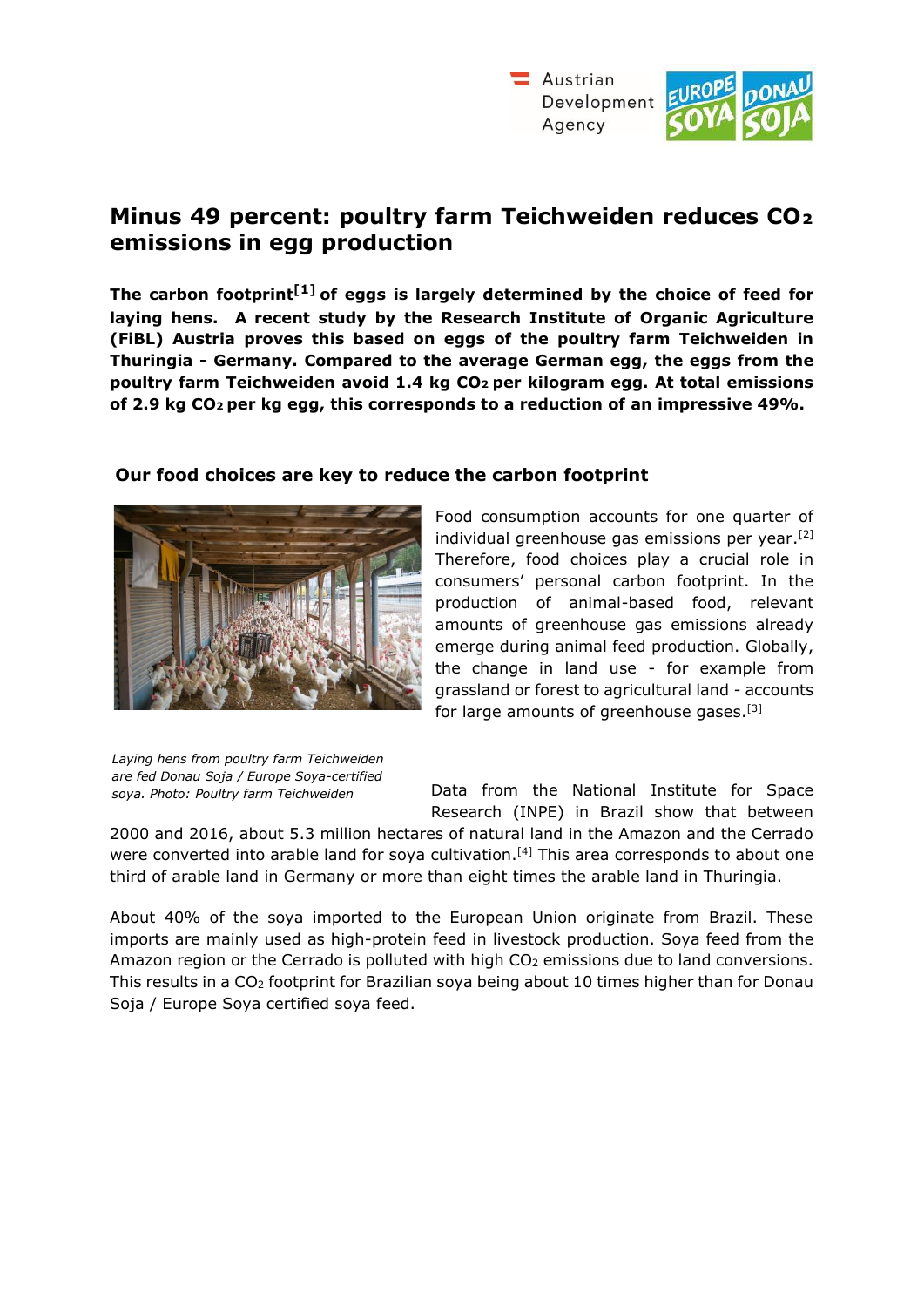## **Minus 49 percent: This is how the poultry farm Teichweiden reduces the footprint in egg production**

The choice of feed has a significant impact on greenhouse gas emissions. This was proven by the study of FiBL Austria using the example of the poultry farm Teichweiden in the German Free State of Thuringia (see figure).

Compared to the average German egg, especially the feed mix for the laying hens at the poultry farm Teichweiden as well as other factors such as low barn emissions lead to an impressive avoidance of 1.4 kg of CO<sub>2</sub> per kg of egg. With total emissions of 2.9 kg CO<sub>2</sub> per kg egg, this corresponds to a reduction of around 49%!

Not only the reduced use of soya is responsible for the low emissions related to soya feed, but also the origin of the soya beans is essential: the use of Donau Soja/ Europe Soya certified soya beans reduces emissions by 0.3 kg CO<sub>2</sub> per kg egg compared to feeding with overseas soya.



*Figure: Global warming potential of 1 kg of shell eggs - comparison of poultry farm Teichweiden eggs produced from laying hens fed with Donau Soja / Europe Soya, mixed husbandry, versus German average eggs produced from laying hens fed with soya from overseas (25% USA, 75% Brazil), barn eggs.* 

> **DONAU SOJA**  Wiesingerstraße 6/14 To support European protein production 1010 Vienna www.donausoja.org +43 1 512 17 44 10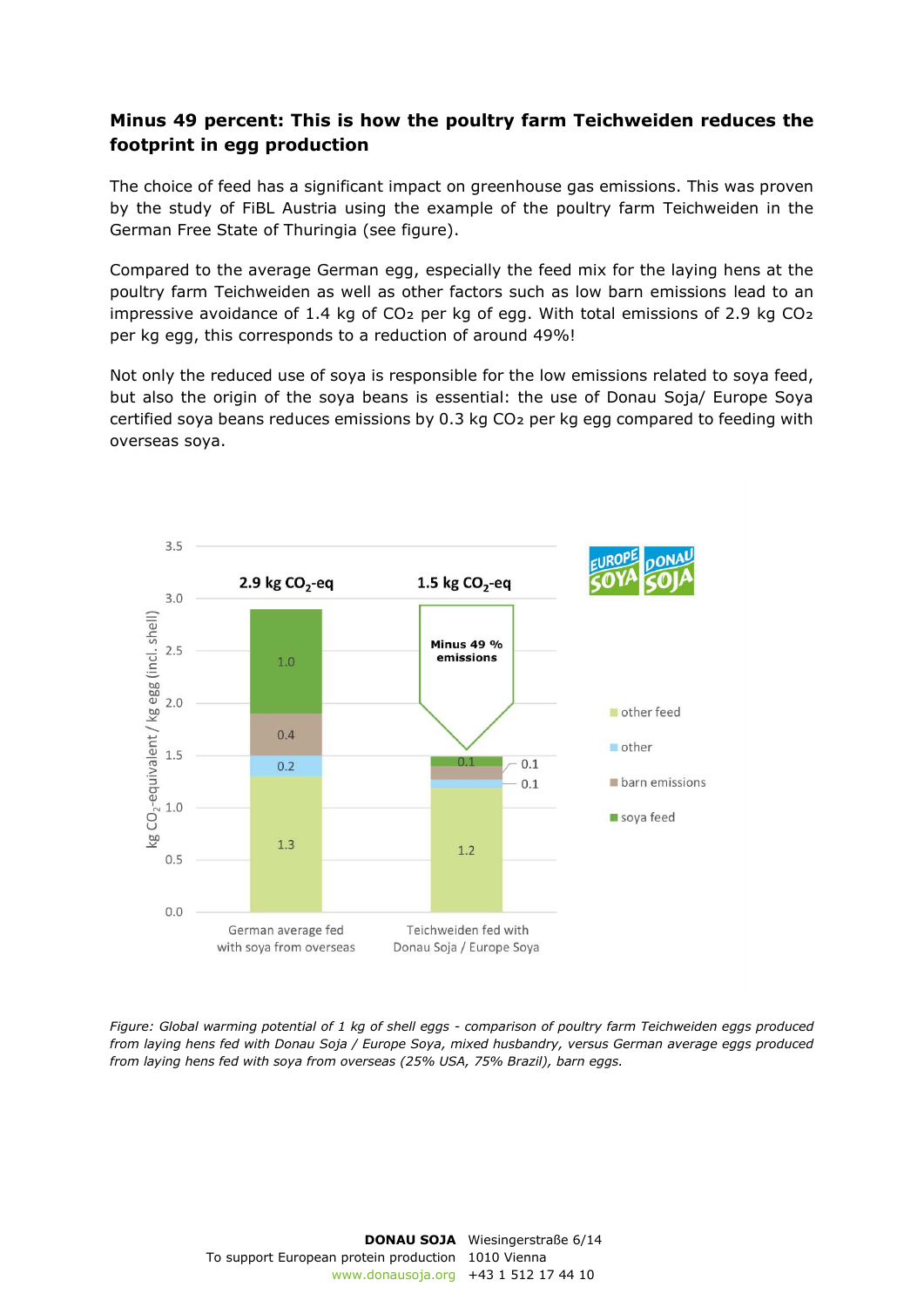### **Why the feed of Teichweiden laying hens is special**

The European Union is heavily dependent on soya imports. In 2020, these amounted to over 35 million tonnes, mainly from overseas. About 11 million hectares are needed to meet this demand - just under one and a half times the area of Austria or about seven times the area of Thuringia! According to the Sustainable Trade Initiative (IDH), only 25% of the EU's soya demand comes from certified deforestation-free production, as guaranteed by Donau Soja. *[Note: Based on certified deforestation-free volumes (incl. credits by six recognised soya standards].* [5] In Germany, around 3.5 million tonnes of soya are consumed annually.



*Free-range laying hens on the farm. Photo: Poultry farm Teichweiden* 

The poultry farm Teichweiden is a pioneer and uses European and deforestation-free feed. The proportion of soya, peas and rapeseed has been optimised to reduce emissions, strengthen regional added value and avoid long transport routes. Since 2017, the laying hens at poultry farm Teichweiden are fed Donau Soja / Europe Soya -certified soya from Europe.



*The Europe Soya / Donau Soja quality labels stand for and quality- and origin-controlled soya feeds*

The quality labels Donau Soja / Europe Soya guarantee non-GM, sustainably produced soya of European origin. Donau Soja / Europe Soya certified supply chains protect valuable ecosystems: Soya is only cultivated on land that was dedicated for agricultural use not later than 1 January 2008. By relying on Donau Soja / Europe Soya, poultry farm Teichweiden actively contributes to the preservation of forests and other valuable ecosystems and thus to climate protection.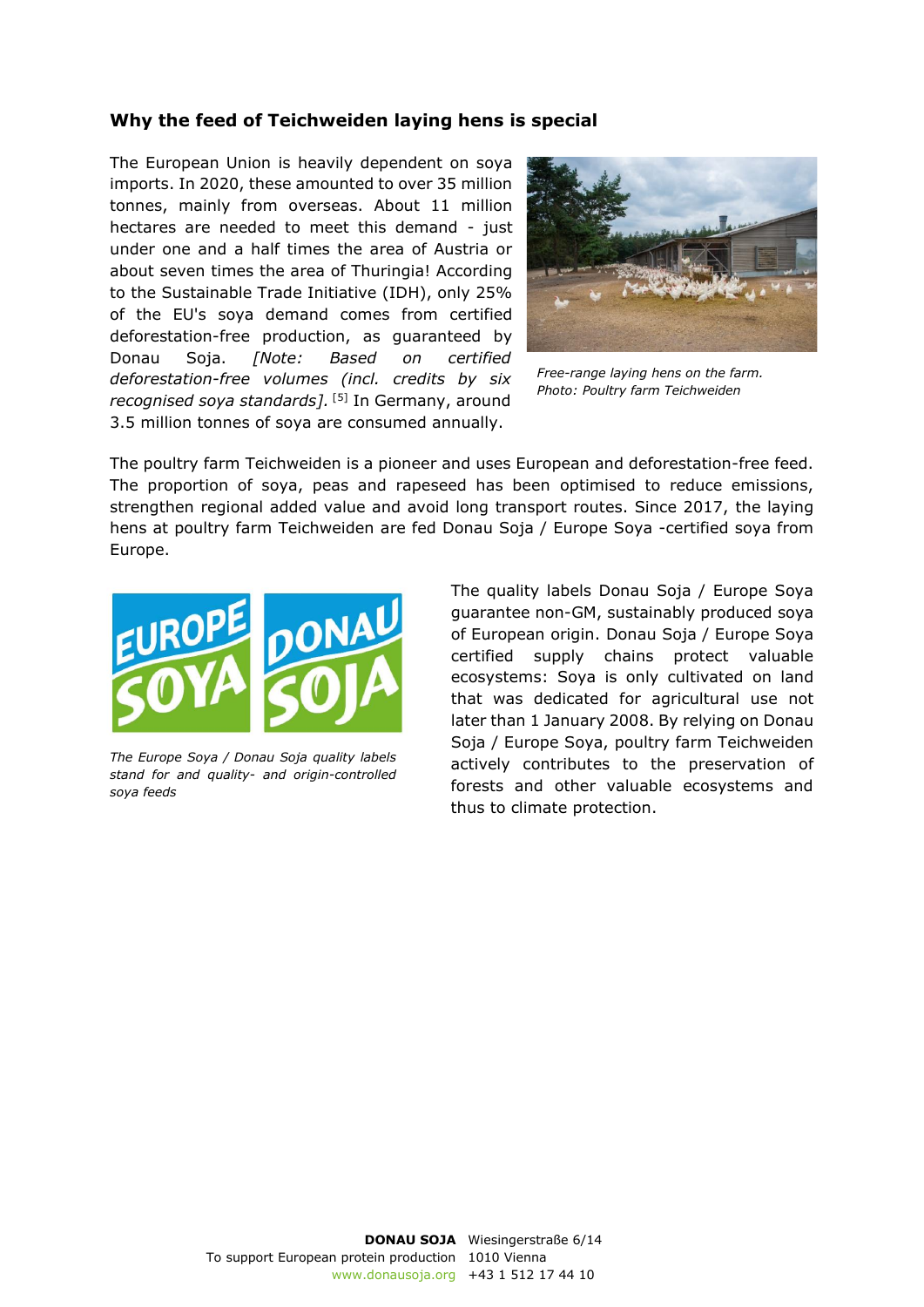#### **About the study**

In 2021, Donau Soja commissioned the Research Institute of Organic Agriculture (German: Forschungsinstitut für biologischen Landbau, in short: FiBL) Austria to investigate the effects of using Donau Soja / Europe Soya certified products in the carbon footprint of eggs at the poultry farm Teichweiden. The primary data collection at the poultry farm Teichweiden took place in September-November 2021. Data on the carbon footprint at the level of soybean production are an essential part of the study and were collected by Footprint-Consult e.U..

Donau Soja would like to thank the poultry farm Teichweiden, the feed mill MFL Edderitz (DE), the soya processing company Oleficio San Giorgio (IT) and the participating soyabean producers for their support in the data collection.

#### **About the the poultry farm Teichweiden**

Since 1970 laying hens are kept at the poultry farm Teichweiden to produce high-quality, fresh eggs. "Buying regionally means supporting the regional economy" is a guiding principle of the Thuringian egg producer. The poultry farm Teichweiden is a traditional and at the same time forward-looking company that combines all production steps in one hand, starting with the animal-friendly husbandry of the laying hens, to the packing and sorting of the eggs, to the presentation on the market. The poultry farm Teichweiden strives for sustainable and regional animal feed. The chickens are fed guaranteed GMO-free, certified soya from Europe.

**Website**: [www.gefluegelhofteichweiden.de](http://www.gefluegelhofteichweiden.de/) 

#### **About Donau Soja**

Donau Soja is a non-profit, independent and member-based organisation based in Vienna. The vision of Donau Soja is a sustainable, safe and European protein supply. To achieve this, Donau Soja supports, among other things, the sustainable production of soya in Europe and the development of regional value chains. The two labels Donau Soja / Europe Soya stand for non-GM soya products of controlled origin and quality from the Danube region and from Europe. Donau Soja unites over 300 members in 27 countries.

**Website:** [www.donausoja.org](http://www.donausoja.org/)